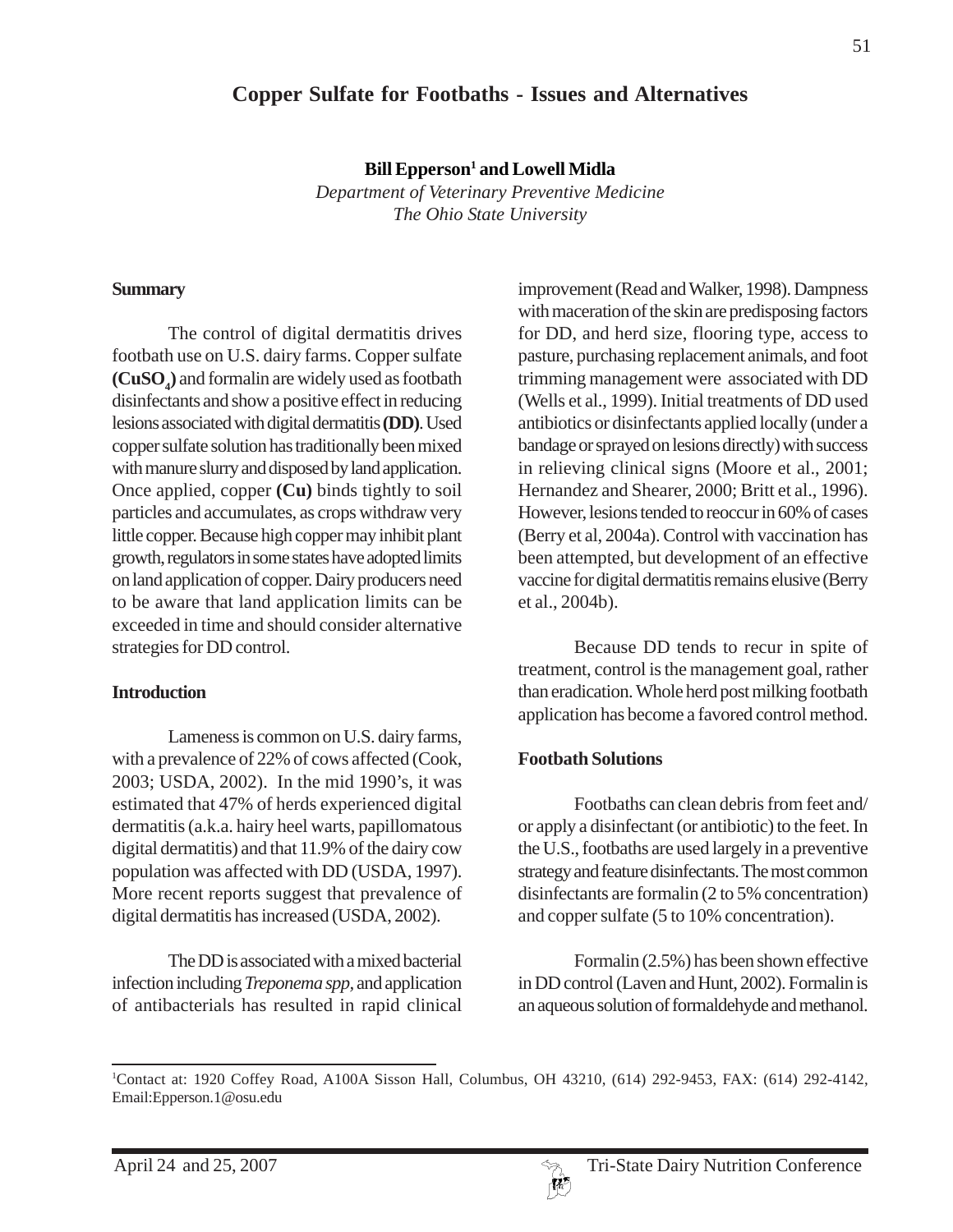At the typical formaldehyde concentration of 37%, formalin is flammable. Formaldehyde has powerful disinfectant properties, and reacts with amino, carboxylic, and sulhydryl groups in proteins and enzymes, resulting in changes in conformation (Russell, 2003). Formaldehyde is a respiratory and contact irritant, and is considered a potential carcinogen. The main objection to formalin is the potential health hazard to farm workers, most of which is posed by the concentrated solution. Disposal of formalin presents no real environmental risk, and formaldehyde is said to be inactivated in air, water, and soil.

Copper sulfate has commonly been favored as a footbath disinfectant due to availability and ease of use, and it appears effective in reducing DD lesions (Bergsten et al, 2006; Laven and Hunt, 2002). Copper sulfate is bacterostatic by reaction of Cu++ with protein thiol groups in target organisms. Peracetic acid (1%) has also been shown to be effective in footbaths (Laven and Hunt, 2002).

A number of commercial products have become available for use as footbath disinfectants. Data on Double Action (WestAgro, Inc, Kansas City, MO) suggests it is effective in footbaths. Victory (WestfaliaSurge, Naperville, IL) and Hoof Pro Plus (SSI Corp, Julesburg, CO) were shown effective in direct topical application, and each of these has sister products for use in footbath solutions (Shearer and Hernandez, 2000; Britt et al., 1996). A myriad of other commercial products that are either non-Cu based or feature reduced copper concentrations are available. Testimonial or uncontrolled field trials suggest the possibility that they may be effective, but there is little peerreviewed scientific evidence available (Laven and Logue, 2006). Producers contemplating use of these products must evaluate cost and perhaps perform a whole herd trial and forward their best estimate of effect.

#### **Implications of Copper Sulfate Use**

Typically, copper sulfate solution is considered effective for 150 to 300 cow passes. Used solution is mixed with manure waste and ultimately disposed by land application. Regulators in several states have expressed concern that soil copper could be increased to an unhealthy level by this practice and have established maximum (lifetime) loading rates of copper. An 8 ft x 2.5 ft x 5 inch foot footbath will contain approximately 62 gallons of water and 26 pounds of copper sulfate (charged at the 5% concentration). Since copper sulfate is 25% copper, each time the footbath is dumped, 6.5 pounds of copper is added to the disposal burden. The environmental effect of this copper depends on the volume of footbath solution disposed (a function of cow number and intensity of footbath use), concentration of copper sulfate, and the land area of application. Without careful attention, maximum soil copper loading rates may be exceeded by dairy producers in relatively short times (5 to 30 years). Plants require very little copper, so annual removal rates are less that 0.5 lb/ acre for typical grain and forage crops. When copper sulfate is applied to soil, the copper has a high affinity for organic matter and accumulates in the upper soil layers (Stehouwer and Roth, 2004). In the period 1994 to 2004, the W.H. Miner Institute (Chazy, NY) estimates that approximately at 18% of the time, greater than 4 lb/acre of copper was applied to their agricultural land. A preliminarily report suggests that 4 lb/acre of copper supplementation may affect root development in certain grass plants under experimental conditions, though corn yields under similar circumstances were not affected (Flis et al, 2006a). A survey of Vermont dairy farms estimated that 1.4 lb/acre of copper was imported onto farm land in 2005, which was down from 2.1 lb/acre of copper in 2002 (Flis et al., 2006b). While this work is far from complete, it is clear that copper disposal from dairy farms can result in accumulation of soil copper in a short time, while soil copper will be naturally removed over several very long lifetimes.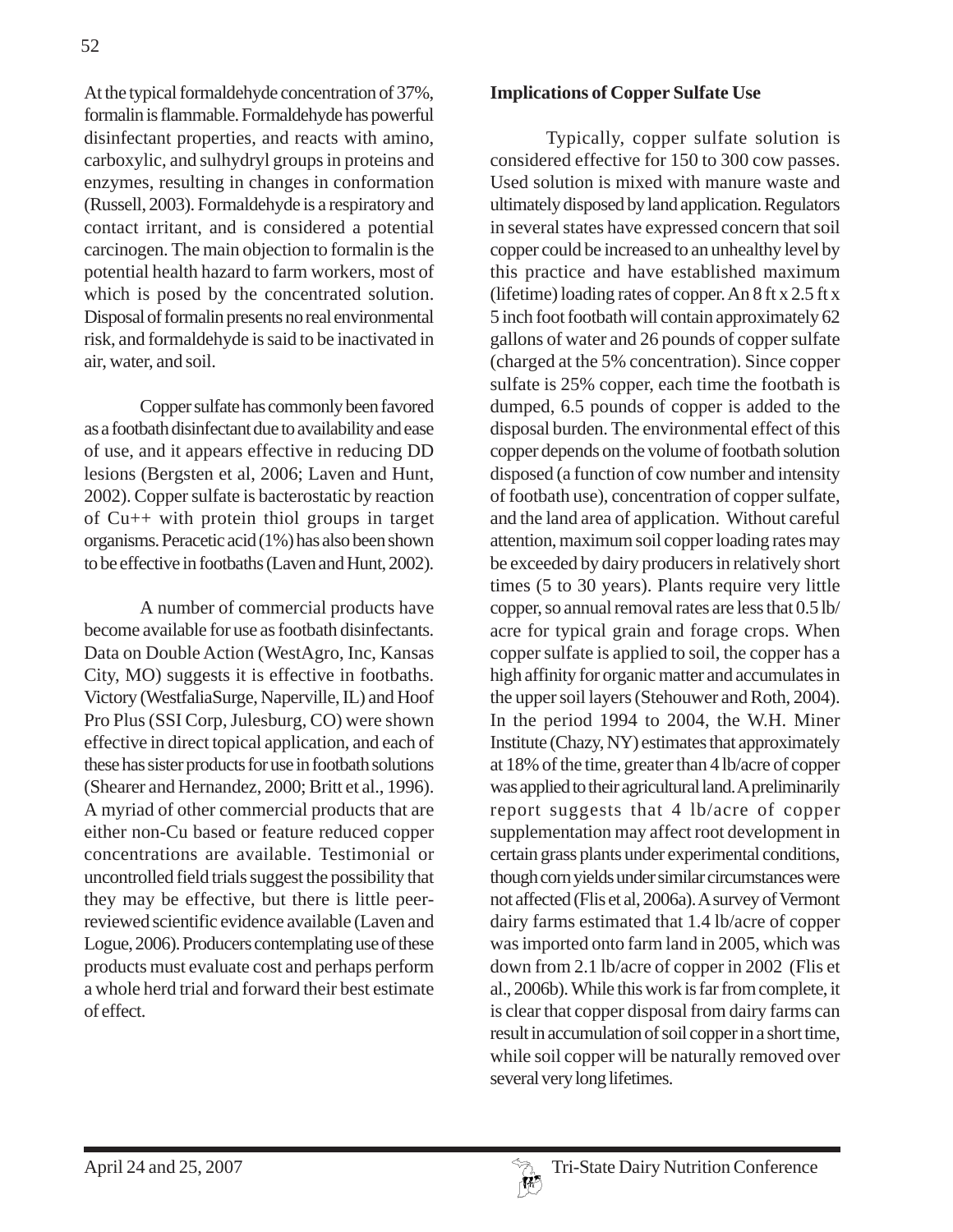Copper sulfate footbath use can radically change the copper disposal burden of a dairy farm. Producers must maximize foot health and should seek to decrease risk factors for infectious foot disease. Chief among these is improvement in environmental hygiene and exploring alternatives to footbath use in management of DD. When copper sulfate is used in footbath solutions, efforts to maximize effectiveness and minimize waste must be undertaken. Alternative products that feature reduced or no copper should be considered. Unfortunately, peer reviewed field trial data with most commercial footbath disinfectants is unavailable. Management consideration on the use and disposal of copper sulfate footbath solution requires immediate attention, as long-term high level use of copper sulfate footbaths, using conventional disposal, appears unsustainable.

## **References**

Bergsten, C., J. Hulgren, and A. Hillstöm. 2006. Using a footbath with copper sulfate or peracetic acid foam for the control of digital dermatitis and heel horn erosion in a dairy herd. 14th International Symposium and 6th Conference on Lameness in Ruminants - Uruguay 8-11 Nov. 2006, pp 61-62.

Berry, S.L., R.L. Walker, D.H. Read, D.W. Hird, and R.A. Ertze. 2004a. The current state of knowledge on (papillomatous) digital dermatitis in dairy cattle: with particular reference to control. Proceedings of the 13th International Symposium and 5th Conference on Lameness in Ruminants, Maribor, Slovenija, 11-15 February 2004, pp. 130- 137.

Berry, S.L., R.A. Ertze, D.H. Read, and D.W. Hird. 2004b. Field evaluation of prophylactic and therapeutic effects of a vaccine against (papillomatous) digital dermatitis of dairy cattle in two California dairies. Proceedings of the 13th International Symposium and 5th Conference on Lameness in Ruminants, Maribor, Slovenija, 11-15 February, 2004.

Britt, J.S., J. Gaska, E.F. Garrett, D. Konkle, and M. Mealy. 1996. Comparison of topical application of three products for treatment of papillomatous digital dermatitis in dairy cattle. J. Am. Vet. Med. Assoc. 209(6):1134-1136.

Cook, N.B. 2003. Prevalence of lameness among dairy cattle in Wisconsin as a function of housing type and stall surface. J Am Vet Med Assoc 223; 1324-1328.

Flis, S.A., E.D. Thomas, C.S. Ballard, H.M. Dann, and K.W. Cotanch. 2006a. The effect of  $CuSO<sub>4</sub>$ from dairy manure on the growth and composition of cool season forage grasses and corn. William H. Miner Agricultural Research Institute Research Report 06-4.

Flis, SA., C.S. Ballard, M.A. LeVitre, R.M. Conant, and E.D. Thomas. 2006b. Changes in copper sulfate use on northeastern New York and Vermont farms between 2002 and 2005. J. Dairy Sci. (Suppl. 1):184. (Abstr.)

Hernandez, J., and J.K. Shearer. 2000. Efficacy of oxytetracyclien for treatment of papillomatous digital dermatitis lesions on various anatomic locations in dairy cows. J Am. Vet. Med. Assoc. 216(8):1288- 1290.

Laven, R.A., and H. Hunt. 2002. Evaluation of copper sulfate, formalin, and peracetic acid in footbaths for treatment of digital dermatitis in cattle. Vet Rec 151:141-146.